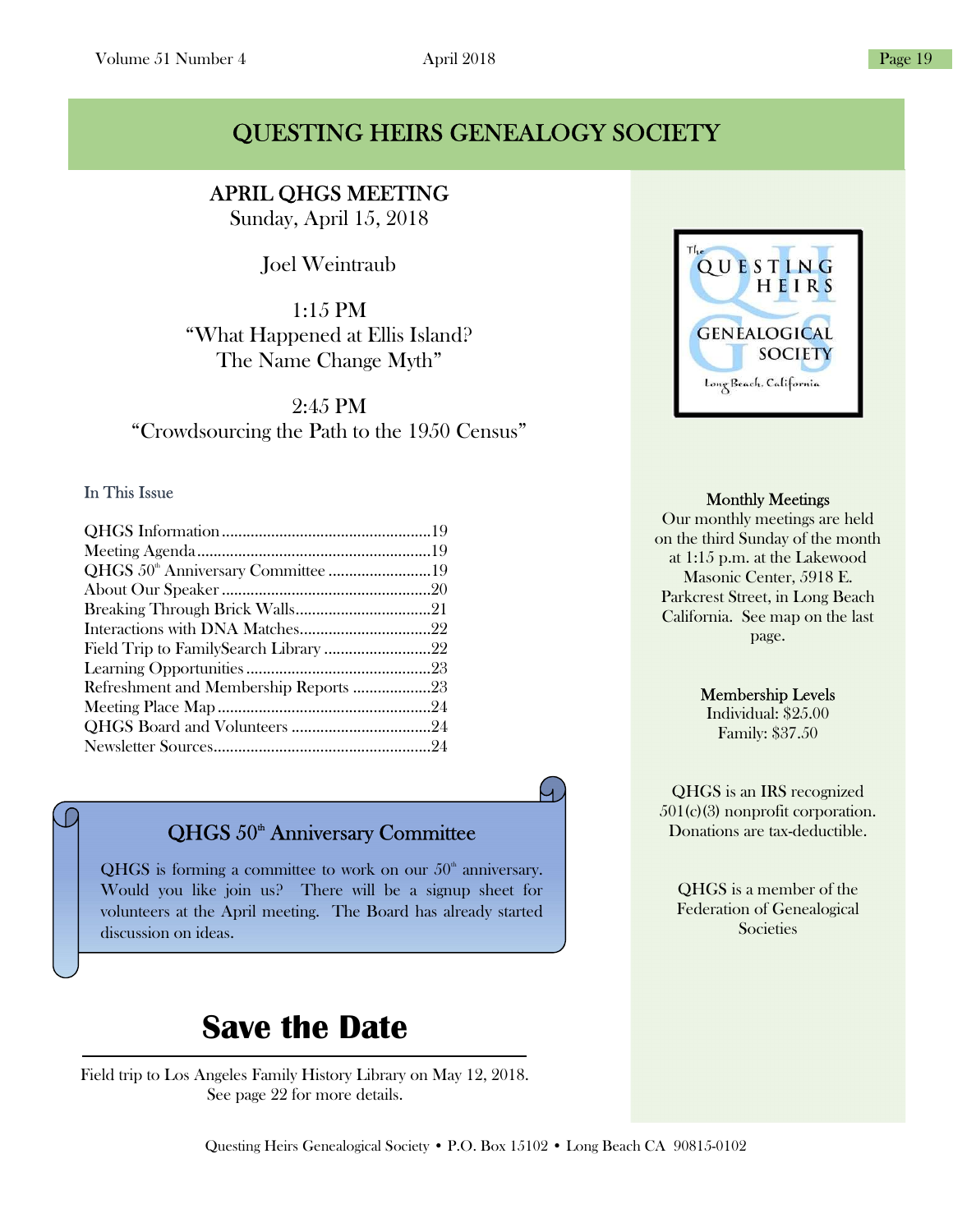## Our March Speaker is Joel Weintraub

Joel Weintraub was born and raised in Manhattan. He is an emeritus Biology Professor at California State University, Fullerton and has won awards for his science teaching. He became interested in genealogy over a decade ago and was a volunteer for nine years at the National Archives and Records Administration, then located at Laguna Niguel, CA.

Joel started transcribing streets within census districts in 2001 to help researchers search the 1930 US Census (released in 2002). He was joined in the venture by Stephen Morse in 2002. Over the years, Joel has produced a number of online census searching utilities for the 1900 through 1940 federal censuses, and the New York State censuses for NYC (1905, 1915, and 1925) on the Morse 'One-Step' website (stevemorse.org). Joel spent seven years with Steve and many volunteers developing data sets for the 1940 census which



were used by the 'One-Step', National Archives, Ancestry.com and the NY Public Library 1940 websites, and is currently developing similar locational tools for the 1950 census (to be released in 2022).

He has given many presentations on census, immigration and naturalization, the genealogical standards, and Jewish genealogy to genealogy, natural history, and university groups and has published articles on census research and the 72-year rule. His hobbies include birding, collecting census memorabilia and making interesting PowerPoint presentations.



Bain News Service, Publisher. Arriving at Ellis Island., ca 1915 [Between and Ca. 1920] Photograph. Retrieved from the Library of Congress.

### What Happened at Ellis Island? The Name Change Myth

Did your ancestors come through Ellis Island? Does your family story include a name change by an immigration inspector? Joel Weintraub will review the evidence of name changes and the procedures that were followed in the processing of newly arrived immigrants. These include the legal documents that accompanied immigrants and official documents that were generated in the course of detentions at the station.

### Crowdsourcing the Path to the 1950 Census

The 1940 U.S. Census opened in 2012 without a name index. A FamilySearch led consortium used 160,000 volunteers to name index that census in 4 months. In addition, Joel and Steve Morse, over seven years with about 125 volunteers, developed free utilities to find which of 150,000 census districts someone was in, when a location or address is known. These projects are examples of crowdsourcing. Steve and Joel are now doing a similar project for the 1950 Census. Joel will discuss differences between the 1940 and 1950 censuses that impacted their planning and project design. The film scanning, publicity, volunteer response, Yahoo Group site, cloud storage, software, One-Step utilities, and project phases will be discussed. All 233,800 1950 enumeration district definitions have now been transcribed. Street indexes will also be completed for over 2,000 communities (over 900 already done at this time) to help find 1950 census district numbers. Original 1950 census documents will be displayed.

Questing Heirs Genealogical Society • P.O. Box 15102 • Long Beach CA 90815-0102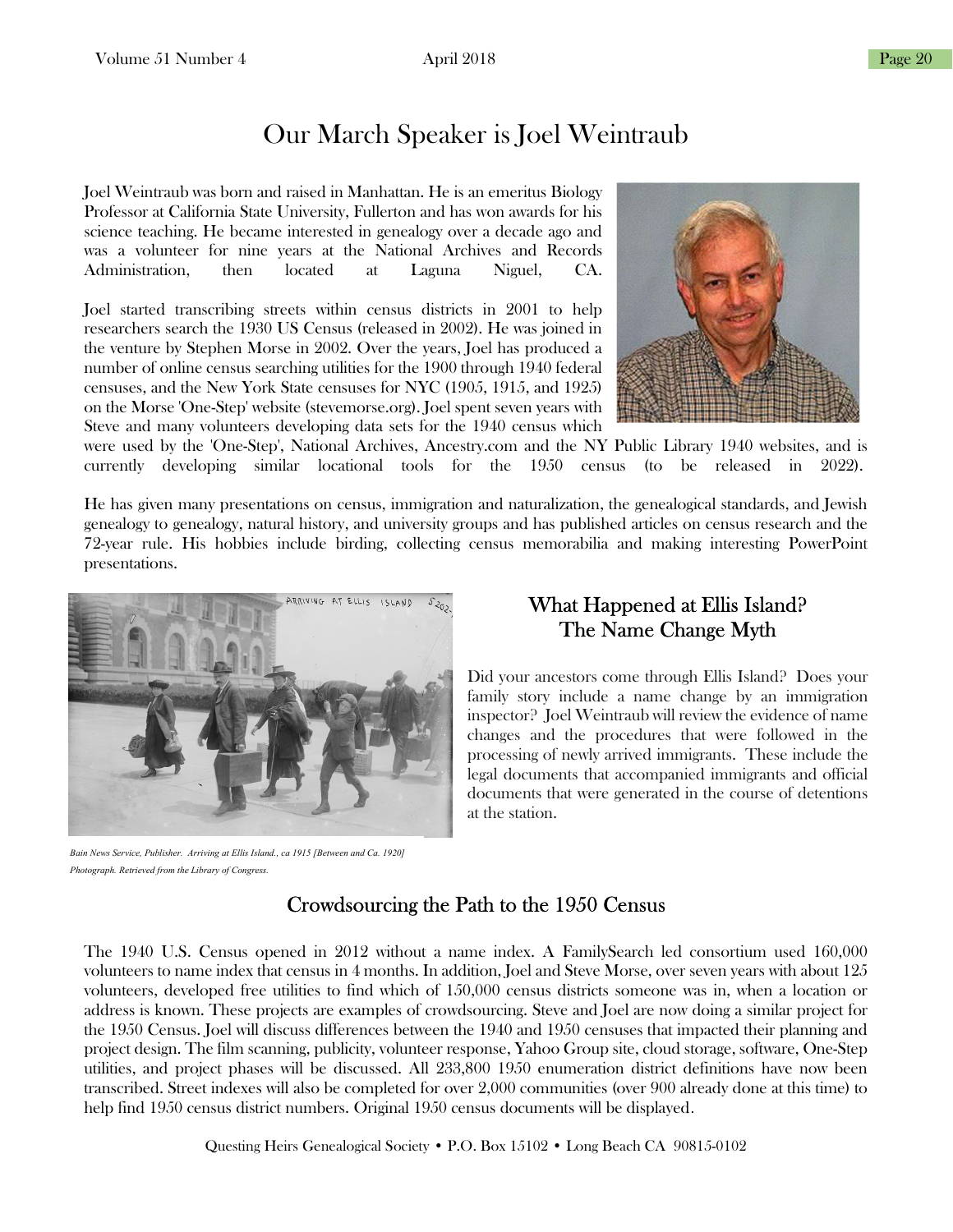### Breaking Through Brick Walls

You might be new to researching your family tree or you may have been doing research for years. But all of us have probably experienced a brick wall. There might be a person you can't find or an important record that remains just beyond your grasp. Consider the following strategies to help with your own personal brick wall.

- 1. Get a DNA test. These can be very helpful in unknow parentage cases. If you are lucky, you will be able to triangulate DNA matches to prove common ancestors.
- 2. Do you have an ancestor who 'fibbed'? Your ancestor may not have told the truth about how many times they were married, how old they were, their ethnic background or other facts. Consider how this may have directed your research in the wrong direction.
- 3. On many web sites, you can narrow your search by a particular collection. Don't depend only on general search options on databases. Not all records are indexed and may only be available by browsing.
- 4. Where did your ancestors live? Are there researchers who live in the area that can help with your search? Area genealogists can visit record repositories and copy records for a fee.
- 5. Road Trip! Plan a vacation to where your ancestors lived or worked. Look for records at court houses, churches and cemeteries while you are there.
- 6. There may be some sources you haven't considered. Historical newspapers, church records, military records or immigration records carry a wealth of information.
- 7. Check variations of first and last names. Names might have been transcribed incorrectly, spelled wrong or indexed incorrectly.
- 8. Create a timeline for your ancestor. Look for gaps in that timeline. What do you know and what can you verify? Is there something that you missed?
- 9. Consider that a nonpaternal event (NPE) may be skewing your research results.
- 10. Identify potential records. Look for alternate sources of records when documents are missing due to fire or poor records retention. Are there official records out there that are not yet online?
- 11. Sometimes the most unlikely scenario may be the right one. Toss out your assumptions including family folklore. Consider that your ancestors maybe did not come from Ireland as your favorite Grandmother always told you.
- 12. Broaden your research to other family members and nearby towns. Look at the relationships and names on official records. There might be a hint you needed.
- 13. Don't be afraid to ask for help or bounce your ideas off others. You might have a friend who has had difference experiences that can help you with new search strategies.
- 14. Go back to the original source records. Did you miss recording other information that might be helpful like years married, immigration date, relationship of other household members?
- 15. Keep track of records you have reviewed. Records are always being added to databases, so revisit them periodically to look for updates.
- 16. Brush up on the area you are searching. What was happening in history at the time? Were official records kept at that time? Look at boundary lines. Town and county boundaries can change over time. You may be looking in the wrong jurisdiction for the time period.

### FINALLY

17. Step away from your research for a short time. Never underestimate the value of looking at a problem with fresh eyes.

'I HAVE NOT FAILED. I'VE JUST FOUND TEN THOUSAND WAYS THAT WON'T WORK'. **THOMAS EDISON**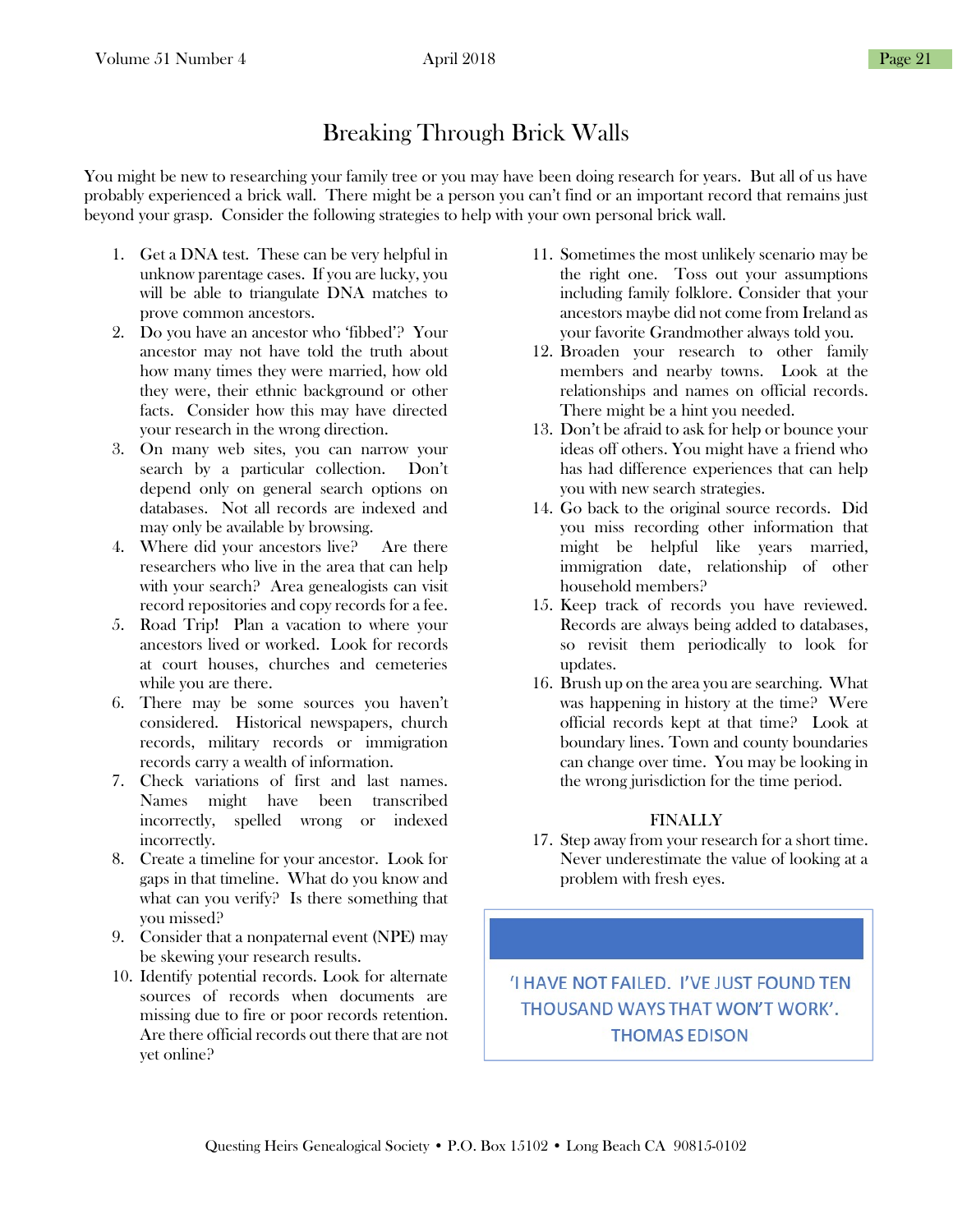## How to Avoid Awkward Interactions with DNA Matches

Several years ago, I was contacted by a DNA match. He introduced himself by telling me the names, birth dates and marriages of my immediate family. He went on to tell me where I worked, my past three residences, where my family was buried and many other details that bordered on disturbing.

I have to confess, I enjoy trying to figure out how a DNA match may be related to me before contacting them. I 'may' research as many details as I can find online. Other family genealogists and I 'may' race to see who can figure out the DNA match first. But being on the receiving end of a detailed accounting of one's own life from someone you don't know might be a little off-putting. Eventually I contacted the DNA match and we have enjoyed a great exchange of information, documents and photos over the past few years. In fact, he still lives near where my Great Grandmother was born.

New DNA matches can be very exciting. If you are trying to fill in your family tree and have hit a road block, contacting a DNA cousin might answer the questions you have. But not all DNA matches are interested in researching their family tree nor have they. And many of your DNA matches will never respond to your email.

There are many great blogs on Ancestry.com. On September 12, 2017 Jasmine Vasquez posted an article entitled "Contacting DNA Matches: Get More Responses with these Pro Tips". In this article Jasmine writes about strategies that Angie Bush, a genetic genealogist, uses when contacting DNA matches to increase the chances of getting a response. It is a great article and I encourage anyone working with DNA results to read. You can find the complete article at: https://blogs.ancestry.com/ancestry/2017/09/12/contacting-dna-matches-get-more-responses-with-these-protips/.

Jasmine Vasquez and Angie Bush both work for AncestryProgenealogists in Salt Lake City.

## Field Trip to Los Angeles FamilySearch Library

Save Saturday, May 12th on your calendar! Cynthia Day-Elliot will lead a trip to the Los Angeles Family History Library. There will be more details and a signup sheet at the April QHGS meeting.

Cynthia plans on taking the group on the Blue Line leaving about 9 AM from the Wardlow station. If a someone wants to go individually, they can. The address is 1631 East Temple Way, Los Angeles, California, 90024. From the Metro Station, there is about a six-block walk to the library. You will need a library card upon arrival or remember to bring your card if you already have one.

You can search the FS Catalog specifically for books, film, fiches, & Maps in the Los Angeles FamilySearch Library. Go to https://www.familysearch.org/catalog/search and select Los Angeles California FamilySearch Library. Then click Search.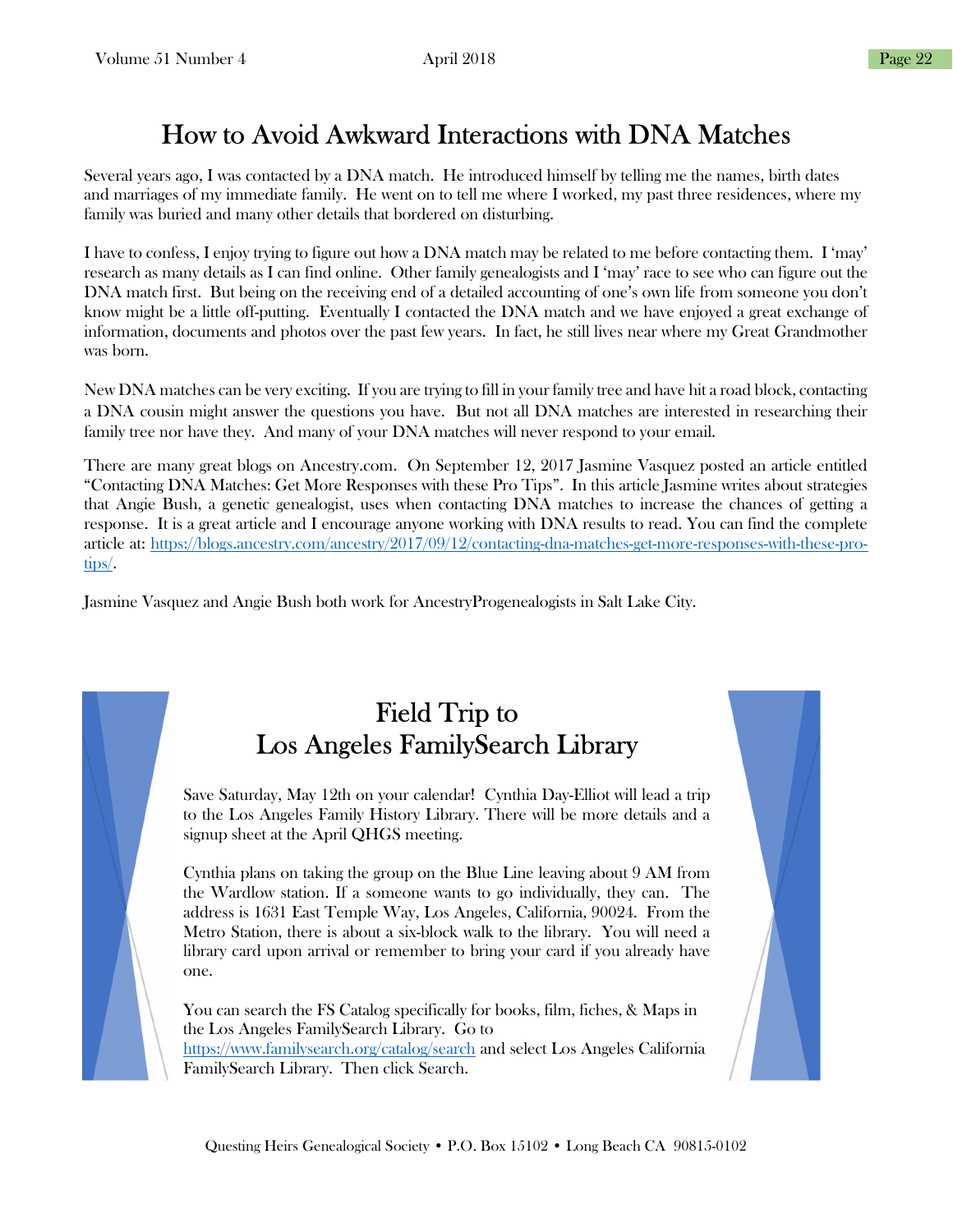## Learning Opportunities

Genealogical Society of North Orange County 2018 Family History Seminar featuring Kory L. Meyerink. The one-

day seminar is Saturday, July  $28<sup>th</sup>$  in Yorba Linda. The classes presented will be:

 $\checkmark$  "Keeping Up with the Joneses: How to Learn about New Sources and Techniques"

- "Free State Provided Sources"
- "Ready and Waiting Online!"
- $\checkmark$  "Evaluation Evidence and Resolving Discrepancies"
- "Cemetery Research on the Internet: Pitfalls and Promises"

For more information and registration form and flyer, please visit: http://www.gsnocc.org/2018\_seminar.html

### FamilySearch Classes

April 9, 16, 23 & 30 "Using the FamilySearch Catalog Effectively" April 10 "What's New at FamilySearch" April 12 "United States Research: New England Region" April 19 "Guided Research: New Tools to Simplify Genealogical Research" April 24 "Starting Family Tree: Research Help and Searching Records" For more information: https://www.familysearch.org/locations/library\_class\_schedule

### Family Tree Webinars

April 11 "Georgia: Gateway to Westward Expansion" by Rorey Cathcart

April 13 "Researching Your Oregon Ancestors" by Tessa Keough

April 17 "Better Together: Making Your Case with Documents and DNA" by Patti Lee Hobbs

May 8 "Discover Your Family in School Yearbooks" by Mike Mansfield

For more information about seminars: https://familytreewebinars.com/upcoming-webinars.php

### Southern California Genealogical Society

April 19 "Finding Females: Maiden Name Not Known" by Craig R. Scott May 5 "Researching Your Revolutionary War Ancestors" by Michael Strauss For more information see: http://www.scgsgenealogy.com/webinar/jes-index.html

### California Genealogical Society, 49<sup>th</sup> Annual Jamboree 2018

Los Angeles Marriott, Burbank Airport Hotel, Burbank, California

For more information and to register, go to http://genealogyjamboree.com/

- Genetic Genealogy Conference, "Link Through DNA", Thursday, May 31
- Family History Writers Conference, "Loving Your Family Legends", Thursday, May 31
- $\triangleright$  Genealogical Jamboree, "Unlock Your Lineage", Friday and Saturday, June 1 & 2

### Orange County Family Search Library

April 19 "Write Your Interesting Life Story" by Dawn Thurston April 26 "Working with the Web" by Kristi Sexton For more information see: http://www.ocfamilyhistory.org/Website/calender.html

### REFRESHMENT REPORT by Sandy Hollandsworth

Our March hosts are:

Dana Warshauer – Jackie Grandt – Kathleen O'Daniels – Terry Hamilton

### MEMBERSHIP REPORT by Cynthia Day-Elliott

Attendance at our March meeting: 35 members